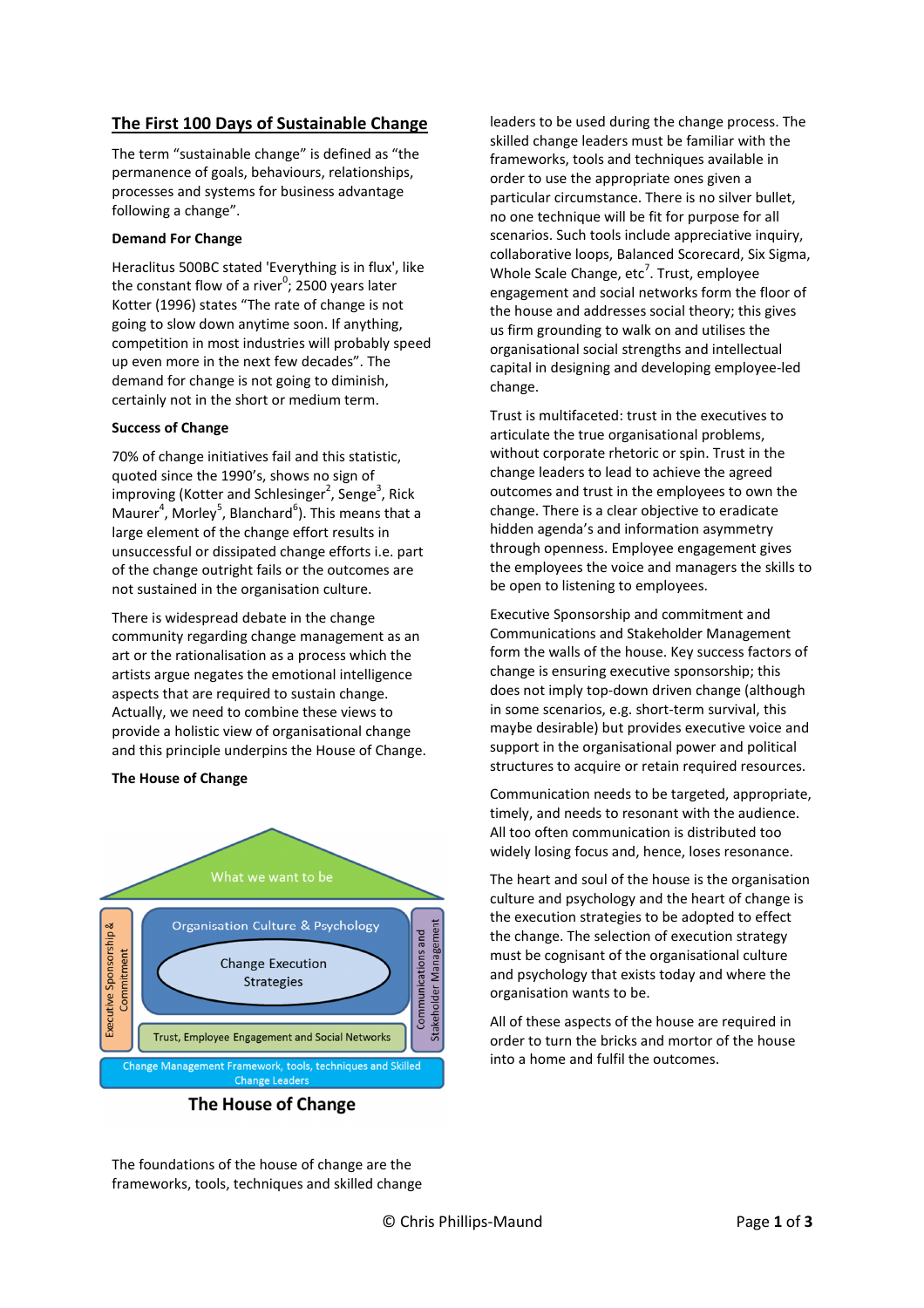# First 100 Days

In the first 100 days the House of Change is formed for the particular organisation; opening up the organisation to change and energising the participants to achieve greater step-change.

The first 100 days focuses on participative interactions with executive sponsors and identification and development of change groups to develop the outcomes in terms of goals, relationships, behaviours, systems and processes and the methods and mechanisms to monitor the sustainability aspects of change.

The first 100 days is broken down into 4 month phases Listen, Formulise, Mobilise and 1st Deliverable.

#### Listen

The key focus here is to identify the key stakeholders, set up change groups and listen to gain an understanding of the organisation culture and psychology.

A key outcome of this phase is the identification of organisational strengths.

#### Formulise

The formulise phase takes the output from the Listen phase and develops the outcomes, and agrees the change strategies to be adopted to increase the success ratio of change.

# Mobilise

The mobilisation phase energises the change groups to execute the agreed change strategies.

During this phase a key output is the definition of the  $1<sup>st</sup>$  deliverable to be delivered in month 4. This fosters the required level of urgency for senior executives and the change groups to celebrate and visualise success.

# 1<sup>st</sup> Deliverable

The  $1<sup>st</sup>$  deliverable is made and the change anchored, through addressing the sustainability criteria

Through this phase additional attention is given to fostering the social networks and evangelising the change activity to the wider organisation networks by building on the successes of the  $1<sup>st</sup>$  deliverable.



Two key activities flow through the 100 days Manage Executive Sponsorship & Commitment and Communications and Stakeholder Management. These are the walls of the House of Change.

#### Benefits:

- 1. Reduced Business Risk: through increasing the ratio of successful change this reduces the organisational business risk by securing more return per unit invested
- 2. Reduced Operational Cost: through the reduction of change not meeting expectations, reduction in dissipated change outcomes and reduction in rework
- 3. Increased Return on Investment (ROI): reducing business risk and operational cost and increasing the ratio of success will result in an increased ROI.

 "All of this will not be finished in the first 100 days. Nor will it be finished in the first 1000 days, … nor even perhaps in our lifetime on this planet. But let us begin" John F Kennedy Inaugural Address 20<sup>th</sup> January 1961

Chris Phillips-Maund, philosopher, spiritualist and change leader. Chris has 22 years' experience providing visionary delivery of sustainable change resulting in bottom-line improvements and competitive advantage in financial services, defence, consumer electronics, and transport sectors.

Chris' profile http://uk.linkedin.com/in/chrisphillipsmaund and e-mail chris\_phillips-maund@hotmail.com